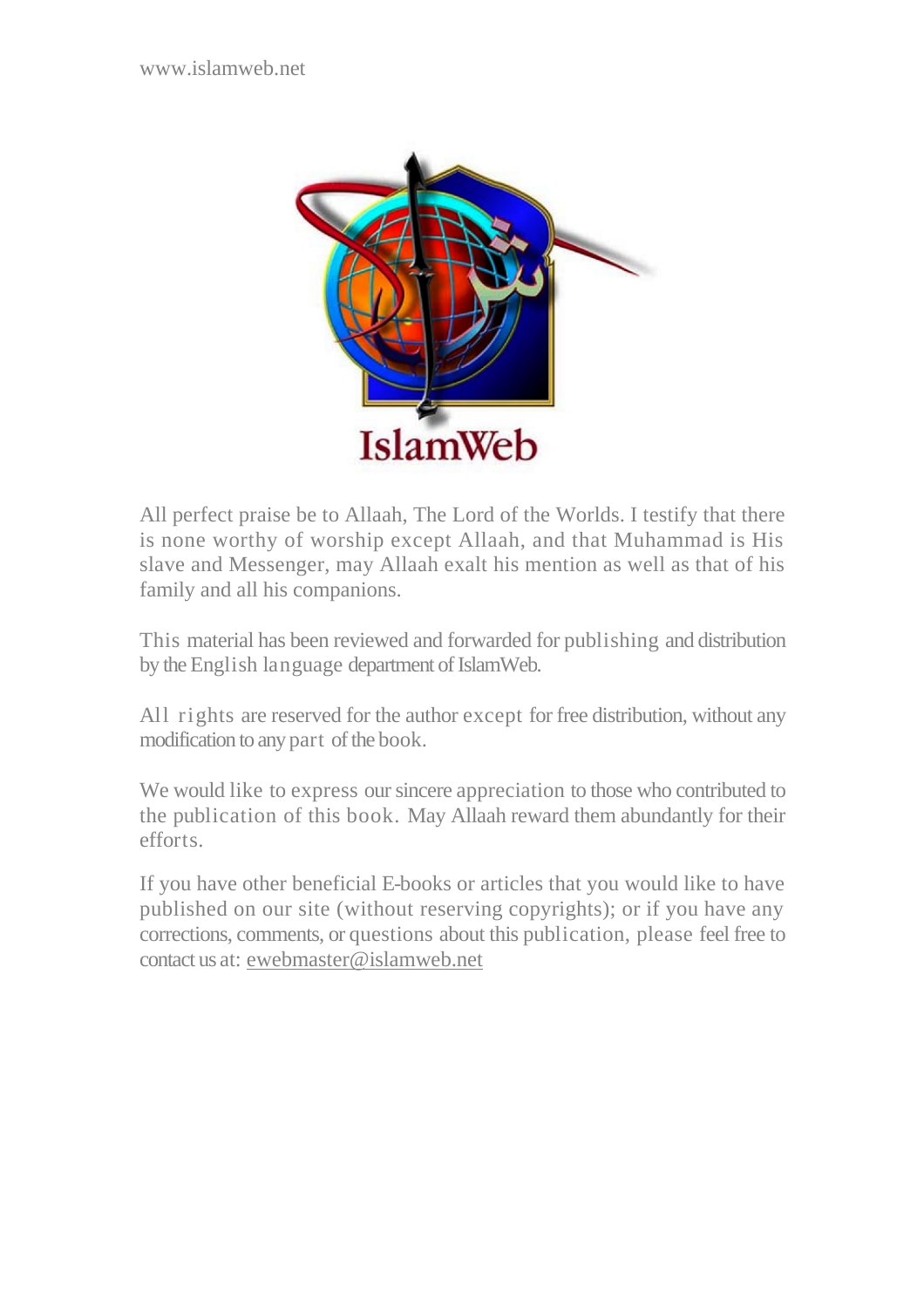www.islamweb.net



# The Truth about the Original Sin

# **Dedication**

I dedicate this booklet to Allah. I am all hope that He will accept it. I also dedicate this booklet to those who seek the truth. I feel indebted to the great Muslim scholar Ibn Taymiyyah for his marvelous work, by which I was inspired to study the concept of the Original Sin in Christianity

I extend my thanks to Allah enabling me to finish this work. I also thank my honored brothers: Dr. Abdullah Abu-Ishi and Dr. Abdulrazaq Sammandar for their valuable suggestions and corrections

If there is something right in this work, it is from Allah

If there is something wrong, it is from myself.

Abdullah Al-Kahtany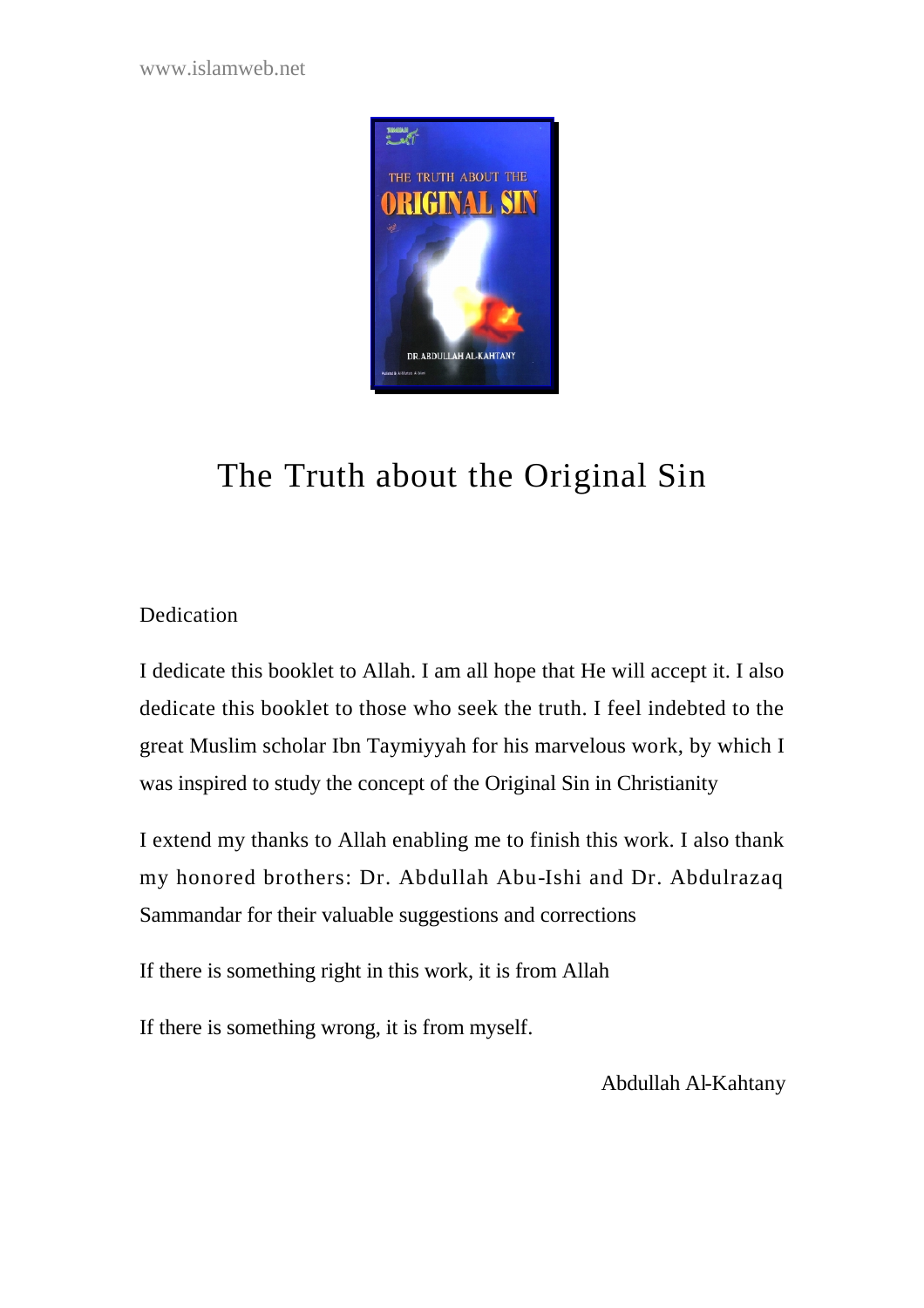## **Introduction**

Issues related to belief might seem to be sensitive to handle

However, with the advances in communication and the breaking up of cultural barriers, it becomes necessary that beliefs be investigated objectively and with an open mind

All concerned religious scholars and believers need to give a sympathetic ear to alternative positions or beliefs offered by people from distant cultures seeking answers to resolve or at least clarify various issues of a universal nature, especially, if such beliefs of merchandise

As governments set quality standards on imports of all types, I think it is important to test such common values and beliefs as well. In particular, our relation with the Christian world has become so close that we both need to get acquainted with what each party has to contribute to the understanding of pressing issue

Since the concept of "the Original Sin" in Christianity forms the cornerstone out of which a cluster of beliefs like the godship of Jesus  $((SALLA ALLAHU ALAYHI WA SALLAM))<sup>1</sup>$ , crucifixion and salvation have emerged, therefore, it singles itself out as a good candidate to be studied

The methodology that will be followed in this analysis of "the Original Sin" involves two types of evidence. The first is to carry on the study based on all logical possibilities that would explain the truth of "The Original Sin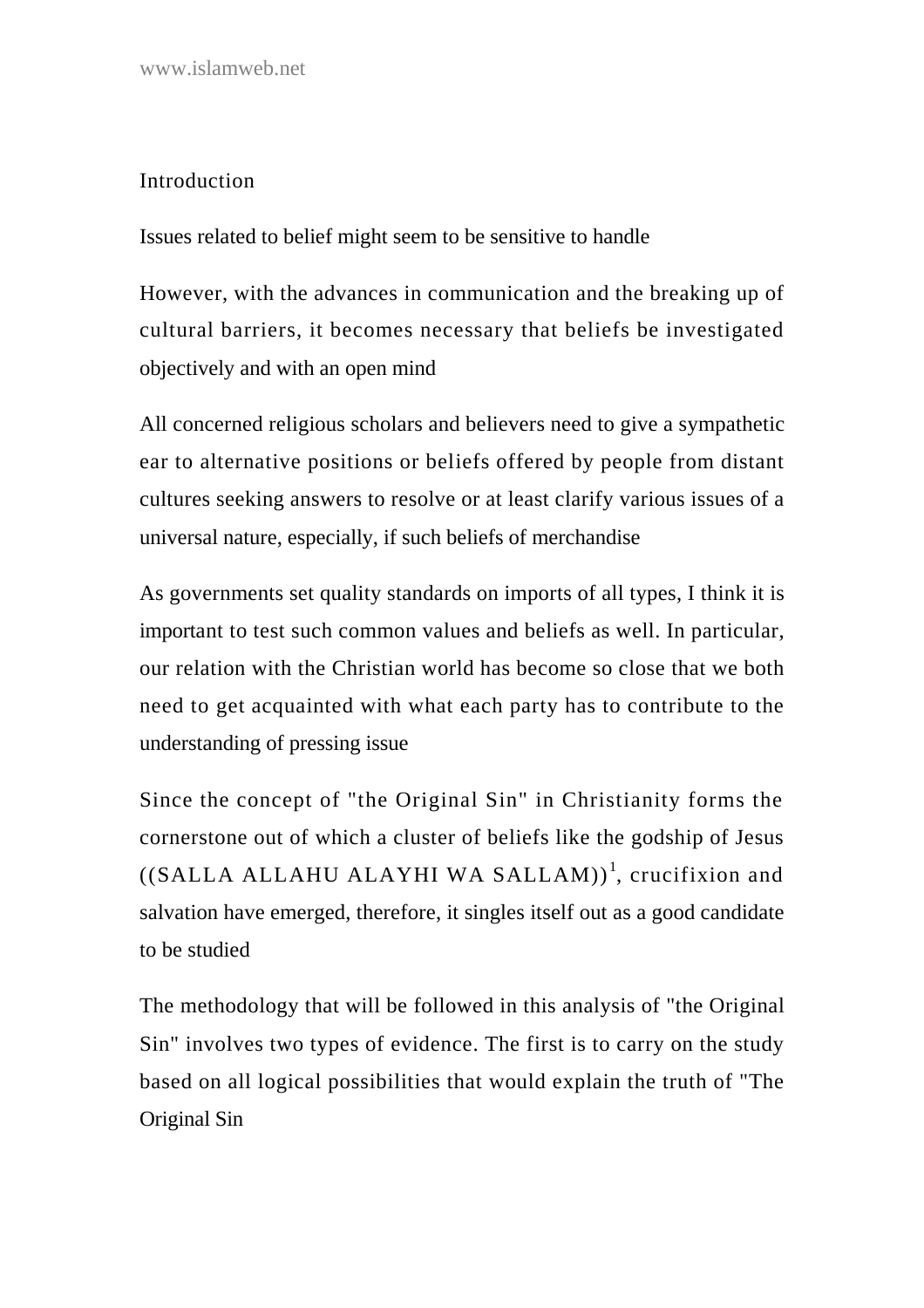As a matter of fact, the writer depended on arguments developed by Ibn Taymiyah<sup>2</sup>

The second type of evidence used to study "The Original Sin" depended on drawing evidence from the Bible<sup>3</sup> itself to reveal the validity of the concept in Christianity

In doing so, it is ultimately left to the readers whom God has bestowed with intellect that distinguishes them from other creatures, to ponder, analyze, evaluate and then decide for themselves

I.Why is it important to study the concept of "The Original Sin" in Christianity?

Professor Jurgen Moltmann in his book: The Crucified God said

The death of Jesus on the cross is the centre of all Christian theology ... All Christian statements about God, about creation, about sin and death have their focal point in the crucified Christ. All Christian statements about history, about hope stem from the crucified Christ

It is evidence that without the concept of "The Original Sin" there would be no need for crucifixion, salvation or atonement to take place

Garner Ted Armstrong, the Executive-President and Co-Publisher of the Plain Truth (a Christian Magazine from America, which boasts a current, free world-wide circulation of 6 million copies a month), attempts to answer his own puzzle under the heading: "WAS THE RESURRECTION A HOAX?"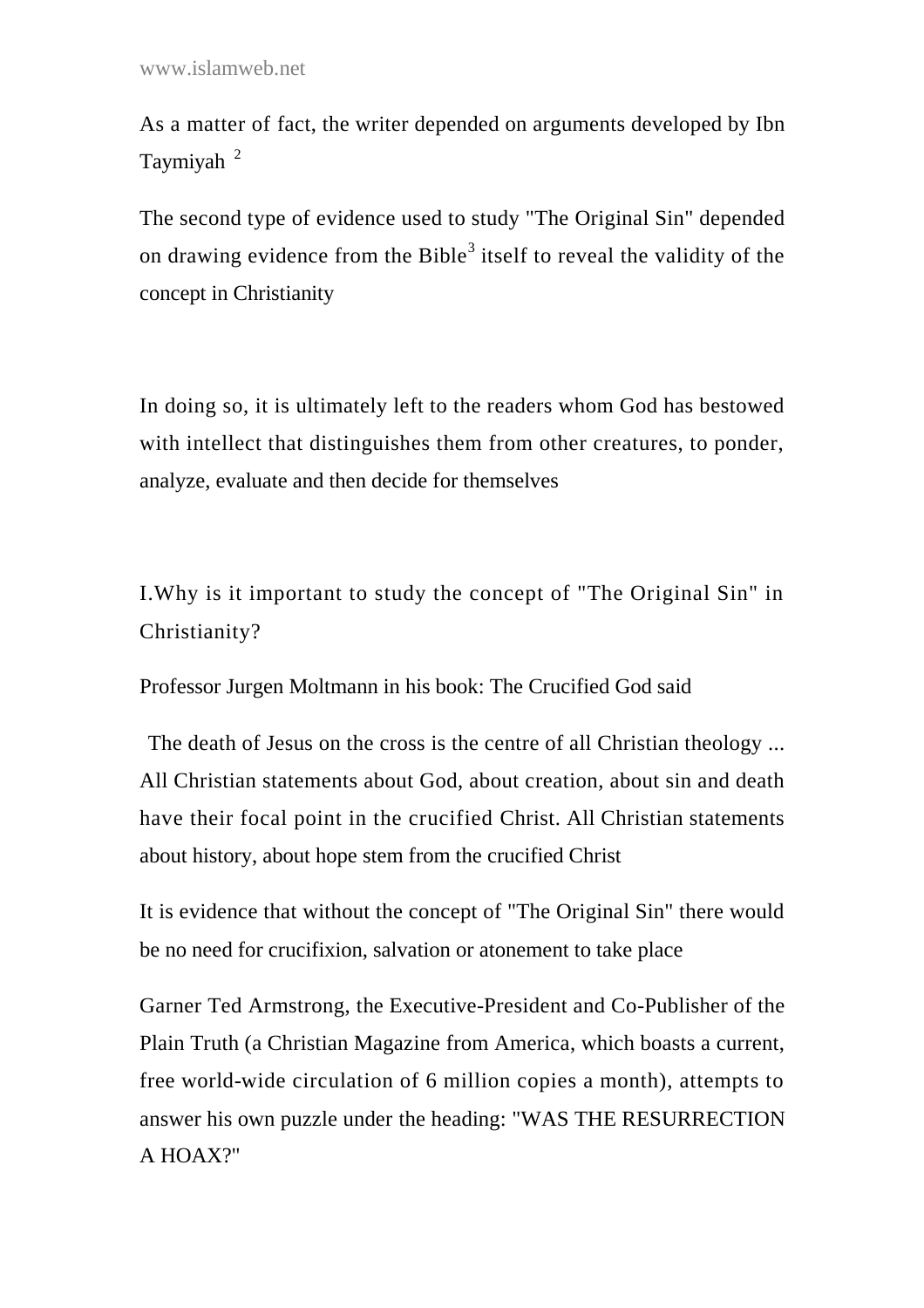The resurrection of Jesus Christ of Nazareth (salla Allahu alayhi wa sallam) is either the supreme fact of history or a flagrant, deliberate fabrication foisted off on the followers of Christianity<sup>5</sup>

Josh McDowell (An American evangelist) said in his book The Resurrection Factor

I was forced to the conclusion that resurrection of Jesus Christ is either one of the most wicked, heartless, vicious, hoaxes ever foisted upon the minds of men, or it is the most fantastic fact of history."<sup>6</sup>

With all the controversy presented above among some of the prominent American and other evangelists on the issue of crucifixion which was thought of as necessary to atone for the Original Sin, we realize the importance of investigating such a concept

II. How can God be crucified to save humanity?

Christians have exceeded all limits in relating injustice to God the Almighty. They have indeed undermined God in ways that no other nation has ever done before. In fact, they are far away from praising God or glorifying Him. They claim that when Adam (salla Allahu alayhi wa sallam) ate from the forbidden tree, God became angry and imposed punishment onto him; and that punishment continued on Adam's offspring until the coming of Jesus (salla Allahu alayhi wa sallam). His crucifixion was to relieve the generations after him from their forefather's sin. Christians also claim that all the sons of Adam (salla Allahu alayhi wa sallam)were imprisoned by Satan, even the prophets of God such as Noah, Abraham, Moses, David, Solomon, etc. (PBUT)

On the other hand, let us see what the Qur'an says about these respected prophets: {6: 84-86}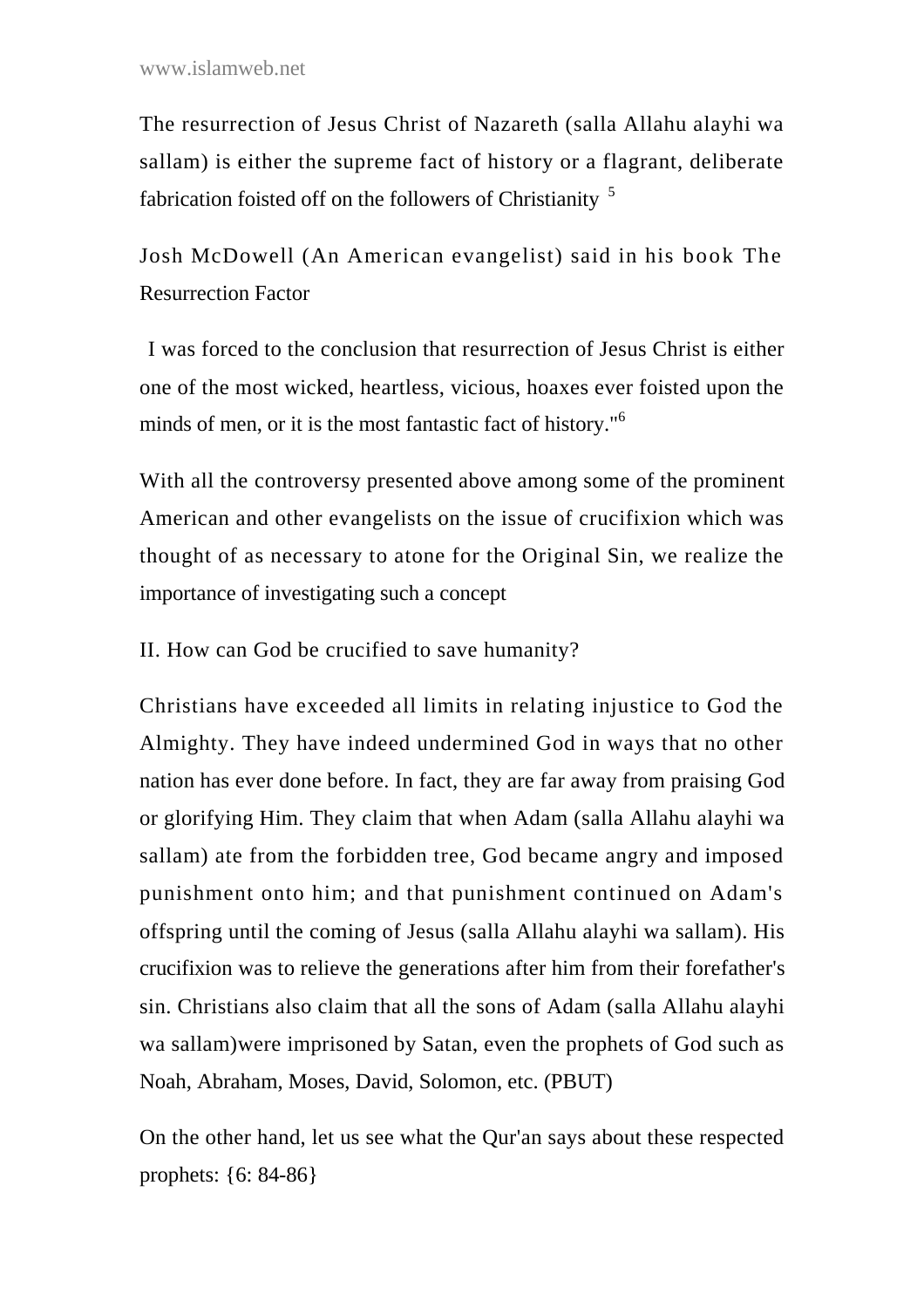"We gave him Isaac and Jacob: all (three) We guided: and before him, We guided Noah, and among his progeny, David, Solomon, Job, Joseph, Moses, and Aaron: Thus do We reward those who do good?

And Zakariya and John. And Jesus and Elias: all in the ranks of the righteous "

We know that Abraham's father was a nonbeliever and God did not punish Abraham (salla Allahu alayhi wa sallam) for his father's grave sin. Therefore, logically considered, would God hold him responsible for his forefather's (Adam's) sin? Furthermore, the Christian concept of the Original Sin assumes that Adam did not repent. However, God has declared that he is what Allah (God) the Almighty says about Adam:

"Then learnt Adam from his Lord certain words and his Lord turned towards him; for He is Oft-Returning Most Merciful." {Qur'an 2-371}

The Christians have gone out of their way to claim that it was through the crucifixion, which is one of the grave sins, that God has saved Adam (salla Allahu alayhi wa sallam) and his offspring from hell redundant. They also claim that it was through this supposed crucifixion that God was able to trick Satan, not withstanding the fact that Satan disobeyed God and deserved punishment since the time he refused to prostrate to Adam (salla Allahu alayhi wa sallam)and he misled him to commit the sin. In fact, God had the ability to punish Satan long before the coming of Jesus (salla Allahu alayhi wa sallam). Thus, one cannot help but to question the assumption as to why the sons of Adam are to be held accounted for their forefather's mistake  $7$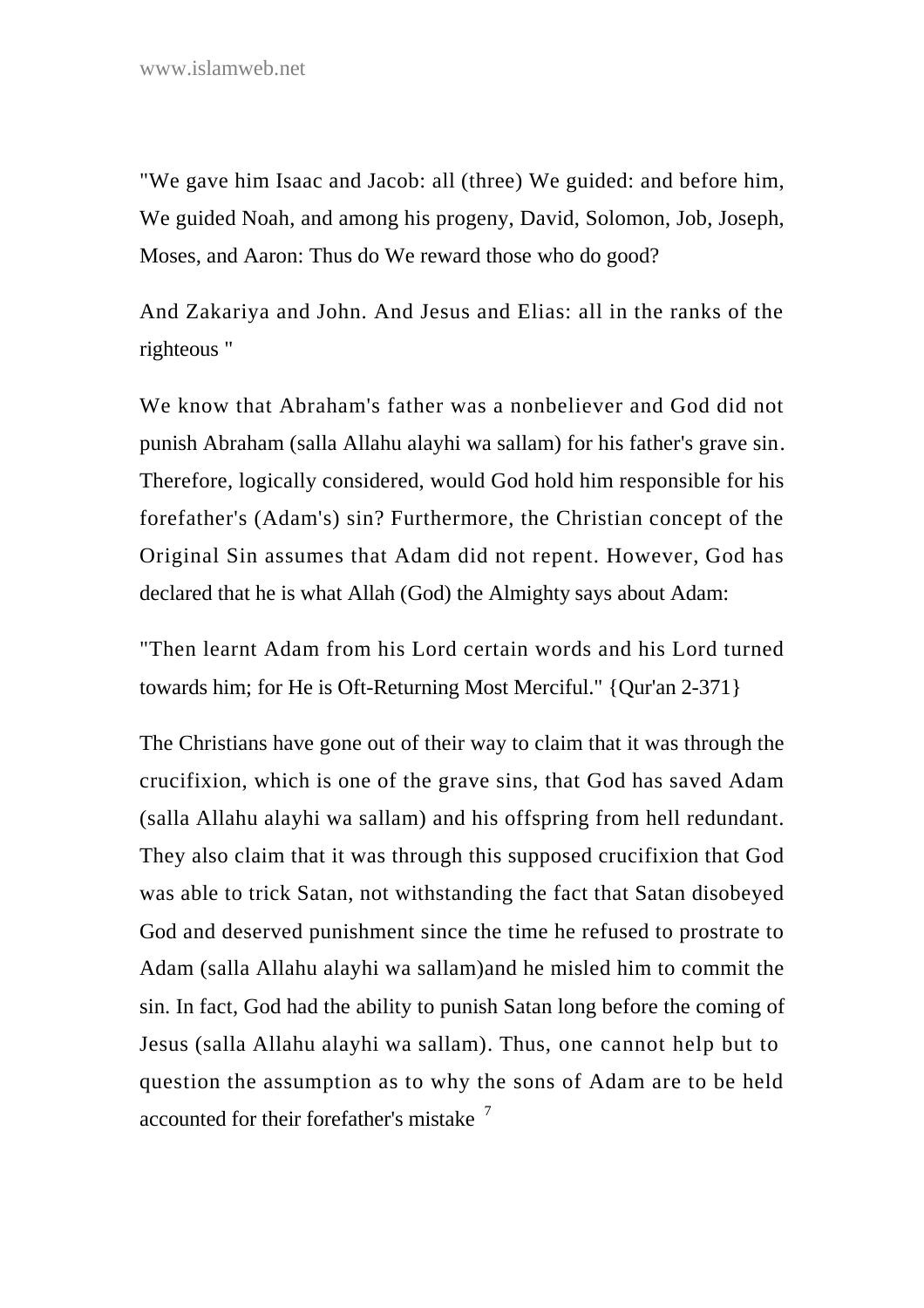As a matter of fact, the life of Jesus (salla Allahu alayhi wa sallam) is much shrouded in mystery, except for the three main years of his ministry. It is not profitable to discuss the many scruples and conjectures among the early Christian sects and among Muslim scholars. The Orthodox Christian Church makes it a cardinal point of its doctrine that his life was taken on the cross, that he died and was buried, that on the third day he rose in body with his wounds intact, walked about and conversed, with his disciples, and was afterwards taken in body to heaven. This is necessary for theological doctrine of blood sacrifice and vicarious atonement for sins including the innate Original Sin, which is rejected by Islam.<sup>8</sup> However, some of the early Christian sects rejected the doctrine that Jesus was killed on the cross. Deedat in his book has provided numerous references of the falsity of this concept. He draws most of his evidence from the Bible and other writings by Christian authorities

The issue of crucifixion, as presented in Christianity, only strengthens the claims of the Jews that they were behind the crucifixion of Jesus (salla Allahu alayhi wa sallam). That was never true. Instead, let's contemplate on what the Qur'an says about the issue of crucifixion: {Qur'an: 4: 155- 1591}.

"…(they have incurred divine displeasure): in that they broke their covenant; that rejected the Signs of Allah; that they said, 'Our hearts are the Wrappings', Nay, Allah has set the seal on their hearts for their blasphemy, and little is it they believe; that they rejected faith; that they uttered against Mary a grave false charge;

That they said (in boast),'We killed Christ Jesus the son of Mary, the Messenger of Allah';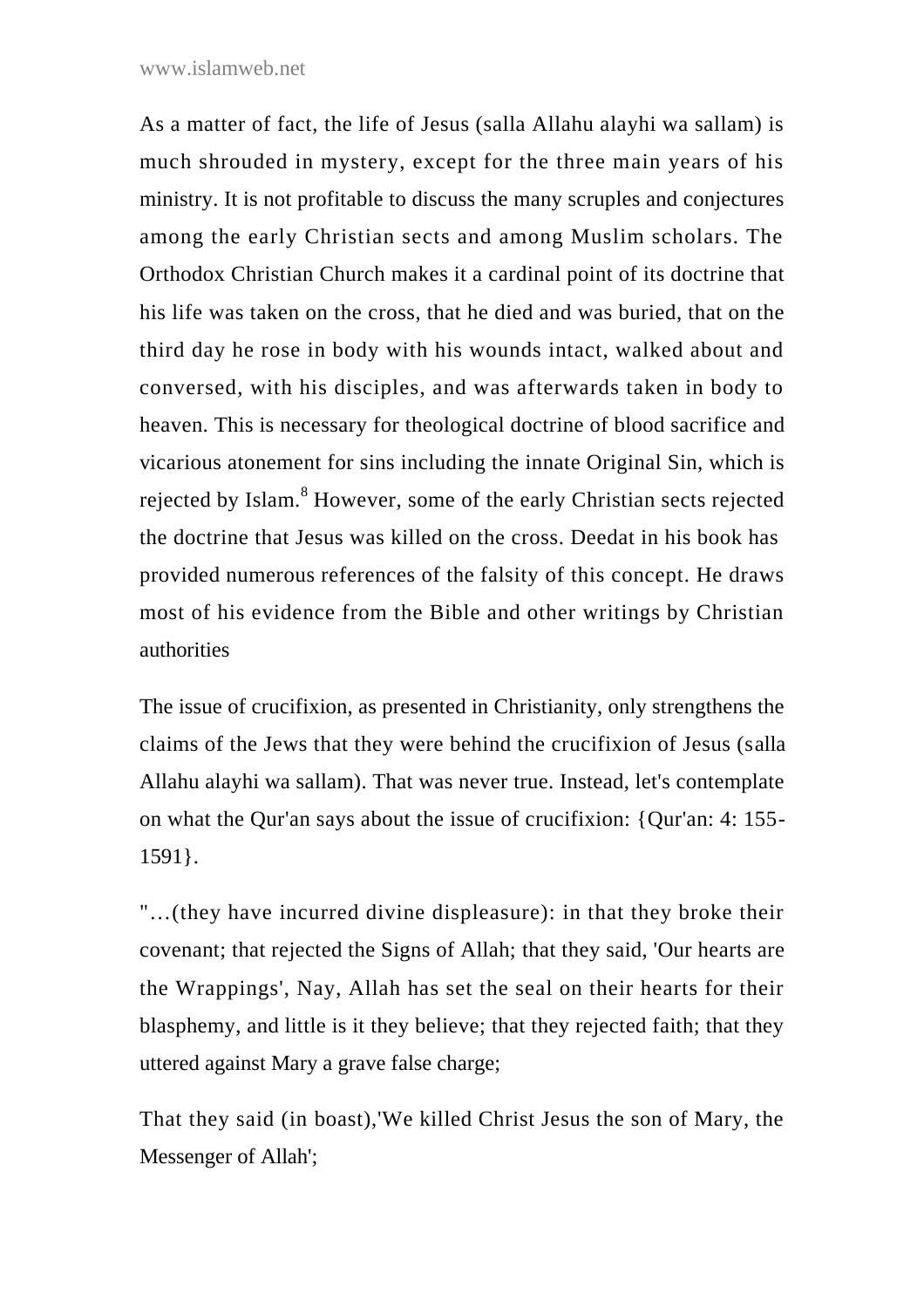But they killed him not, nor crucified him. Only a likeness of that was shown to them. And those who differ therein are full of doubts, with no (certain) knowledge. But only conjecture to follow, for of a surety they killed him not.

Nay, Allah raised him up unto himself; and Allah is exalted in power, wise;-

And there is none of the people of the scriptures but must believe in Him before his death; and on the Day of Judgment He will be a witness against them "

In the Qur'anic Verses above, there is a catalogue of iniquities of which the Jews were guilty, and for these iniquities we must understand some words such as: "they are under divine displeasure". <sup>9</sup>Their (the Jew) iniquities were

1- that they broke their Covenant;

2- that they rejected Allah's (God's) guidance as conveyed by His messengers;

3- that they killed Allah's messengers and incurred a double guilt which included murder and that of deliberate defiance of Allah's law; and

4- they imagined themselves arrogantly self-sufficient, which means a blasphemous closing of their hearts forever against the admission of Allah's grace

Then begins another series of iniquities from a different point of view

1- that they rejected faith;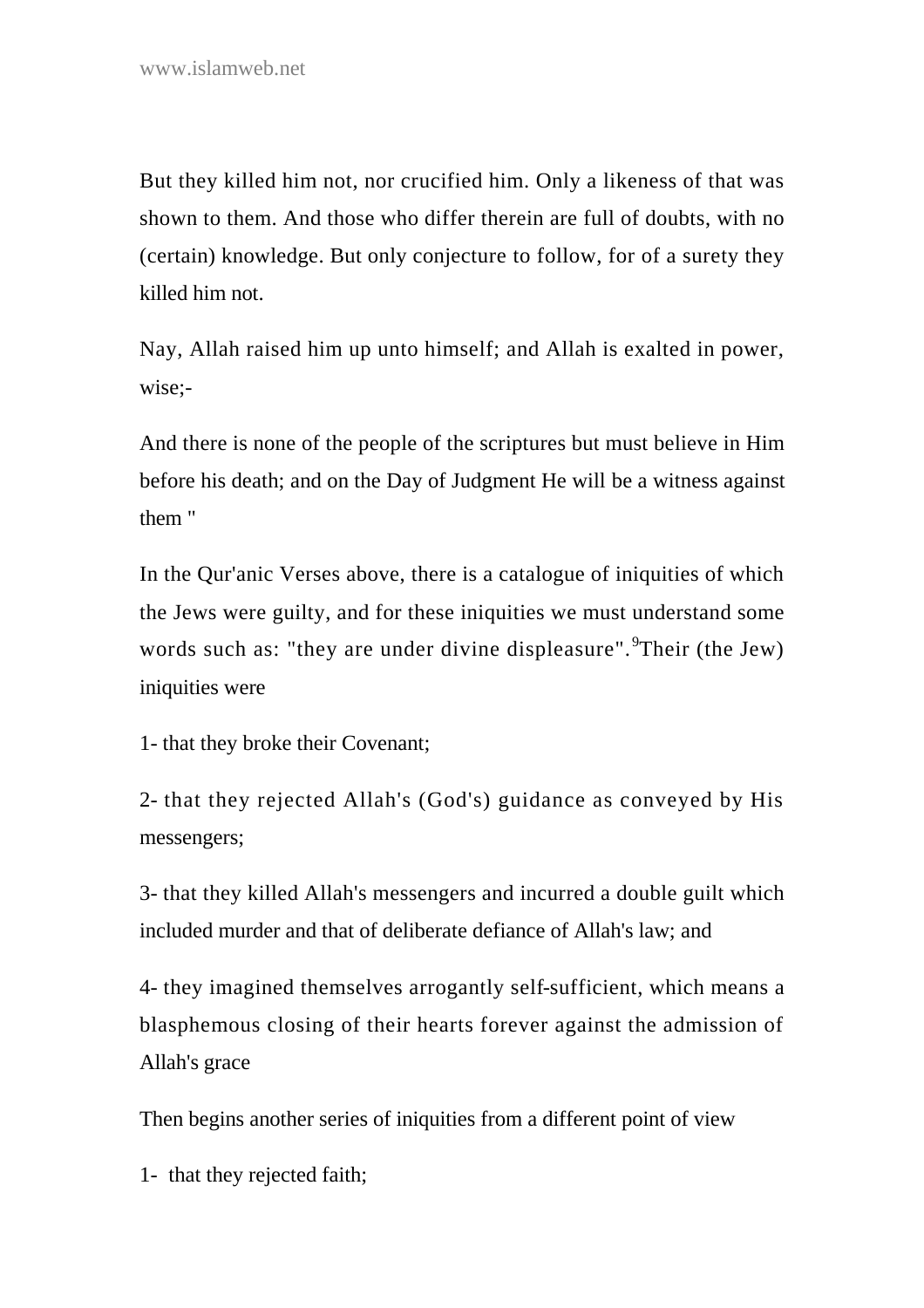2- that they made false charges against a godly woman like Mary, who was chosen by Allah to be the mother of Jesus;

3- that they boasted of having killed Jesus when they were victims of their own self-hallucination;

4- that they hindered people from Allah's way; and

5- they by means of usury and fraud they oppressed their fellow-memo

The false charge against Mary was that she was unchaste. Such a charge is bad enough to make against any woman, but it is particularly irreverent to be made against Mary the mother of the prophet of Allah, Jesus (salla Allahu alayhi wa sallam).

The Jews rejected his message from the beginning by ridiculing Allah's power through his extraordinary birth.<sup>11</sup> Chastity of women is highly respected because it is such an essential aspect of their dignity and honor that nobody could doubt, unless he or she brings strong evidence; for eye witnesses, that she committed an unchaste act. If they failed to do so, they will be flogged with eighty lashes and debarred from being competent witnesses  $12$ 

Several sects of Christianity like the Basilidans rejected the issue of crucifixion of Jesus (salla Allahu alayhi wa sallam) and believed that someone else was substituted for him. The docetate (another sect of Christians) held that Christ never had a real physical or natural body, but only an apparent or phantom body. The gospel of St. Barnabas supported the theory that Christ was substituted on the  $cross.<sup>11</sup>$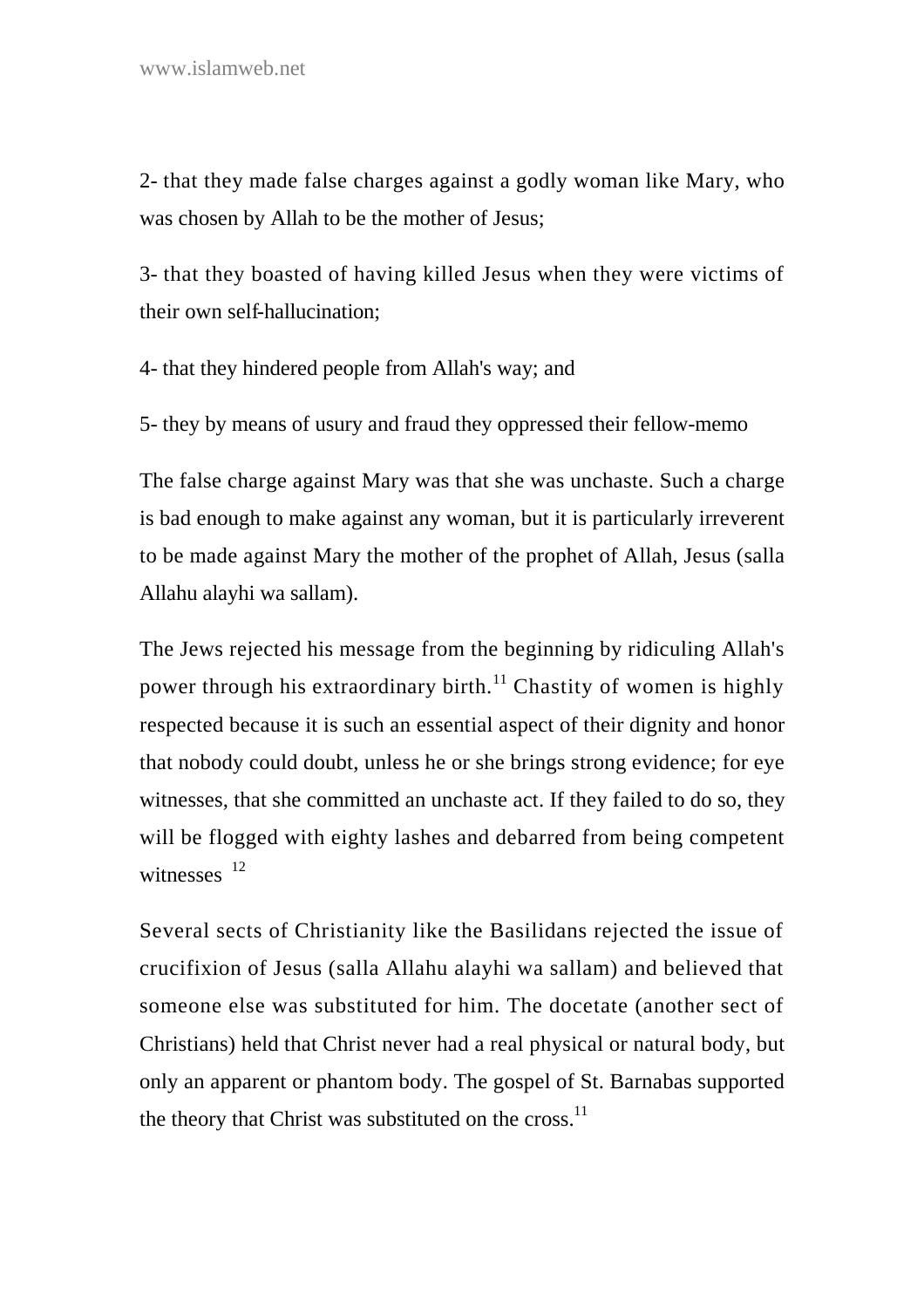Moreover, the Christians say that Christ (salla Allahu alayhi wa sallam) was a man and a god at the same time. He purposely allowed the unbelievers to crucify him; so Jesus (god to them) would trick Satan.<sup>14</sup>

They claim that Jesus concealed his identity as god, so that Satan would not know him. They say that he allowed his foes to tale him, beat him up and spit on his face.<sup>15</sup> According to them, he also allowed them to crucify him and put the thorns on his head; and showed the fear of death. Then, he started saying;

Eloi, Eloi, Iama sabachtani?

Which means, "My God, My God, why have you forsaken me?" (Matthew 27:46 .

These words according to Christians were spoken so that the Devil would not know that he was "God" or "the son of God". Satan wanted to take his soul to the hell fire as he did to Noah, Abraham, Moses and other prophets (PBUT) and believers. Therefore, God would argue against Satan by saying, "For what reason did you take my soul?" Satan would reply, "Because of your sin". Then god's human side would reply: "I have no sins like other prophets. They had sins by which they deserve that their souls be thrown in hellfire. "They (the Christians) also say that in this way God was able to establish a pretext (evidence) to punish Satan. Therefore, it became permissible for god to punish Satan and save the children of Adam from Hell-fire

Such claims are full of falsity in relating injustice to God the Almighty. Who dares to speak about God in such away? This has indeed terribly rebuked the knowledge of God, His wisdom and justice in an unprecedented manner. God says in the Holy Qur'an: {Qur'an 18:109}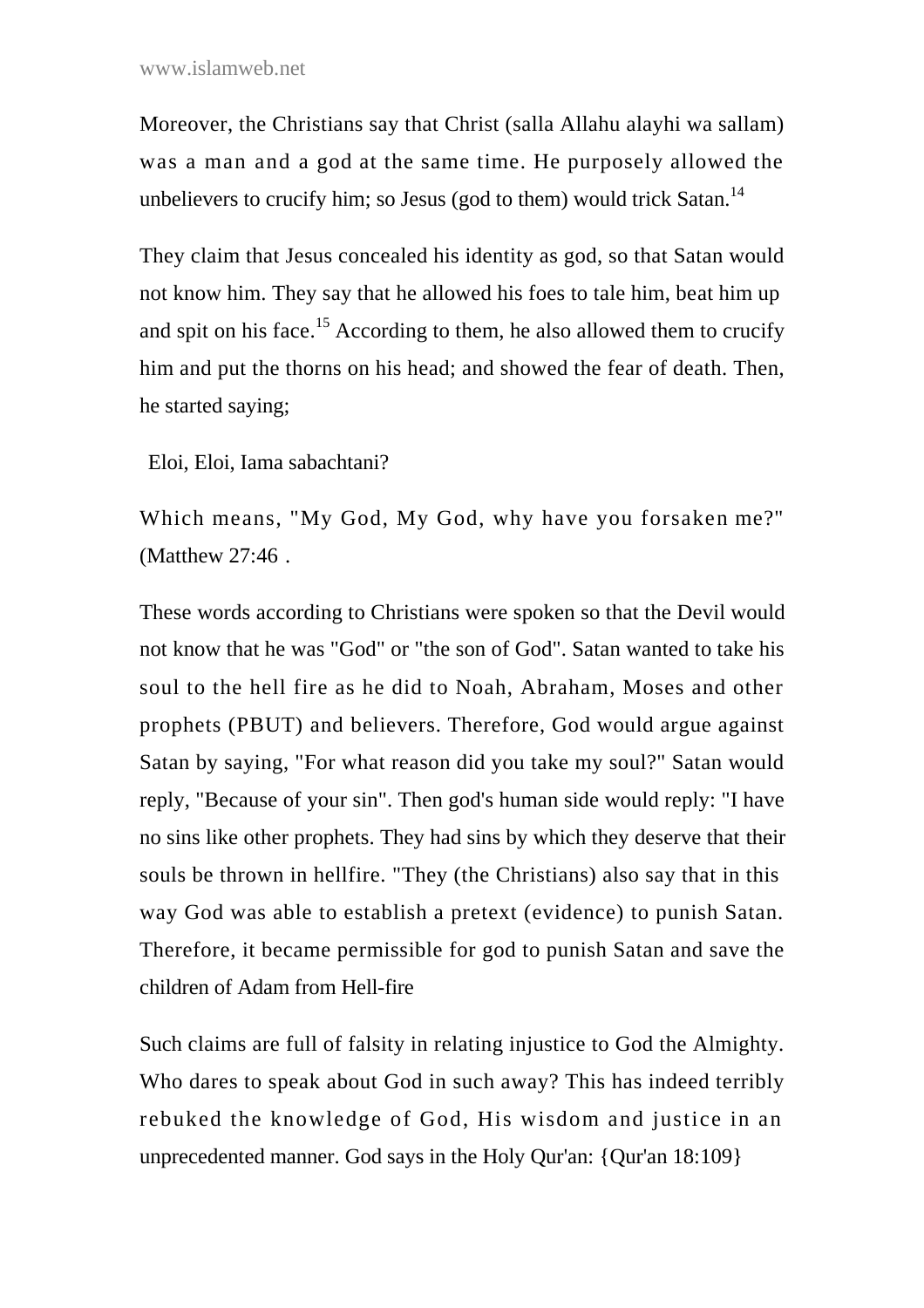"Say: 'If the ocean were ink (wherewith to write out) the words of my Lord, sooner would the ocean be exhausted than would the words of my Lord, even if we added another ocean like it, for its aid."

We will go through testing these claims in a logically organized manner from several angels

If we accept that Jesus (salla Allahu alayhi wa sallam) was saying: "Eloi, Eloi, Iama sabachtani? And he was not telling the truth but just to deceive Satan, he, then is accused of lying. However, Muslims believe that a prophet of God will never lie, since all the prophets of God are infallible. The only other alternative is that Jesus (salla Allahu alayhi wa sallam) did not know that he was the "son of God" and this is absolutely out of the question; therefore, we are left with the third and most probable option which is that Jesus (salla Allahu alayhi wa sallam) was a man <sup>16</sup>

III. What is the real nature of Christ (salla Allahu alayhi wa sallam)?

If Satan has taken the children of Adam for their father's sin, then there is no difference between the human nature of Christ and other humans.<sup>17</sup> There are many places in the Bible where Jesus (salla Allahu alayhi wa sallam) said that (or referred to himself) as the son of man among which

a. "Come to see, a man who told me everything I never did...) John 4:29

b. "Ye men of Israel hear these words: Jesus of Nazareth. A Man approved of God among you miracles and wonders and signs, which God did by him in the midst of you, as ye yourselves also know." (Act 2:22

In fact, Jesus (salla Allahu alayhi wa sallam) was never quoted in the Bible as saying that he was son of God. In addition to the fact that other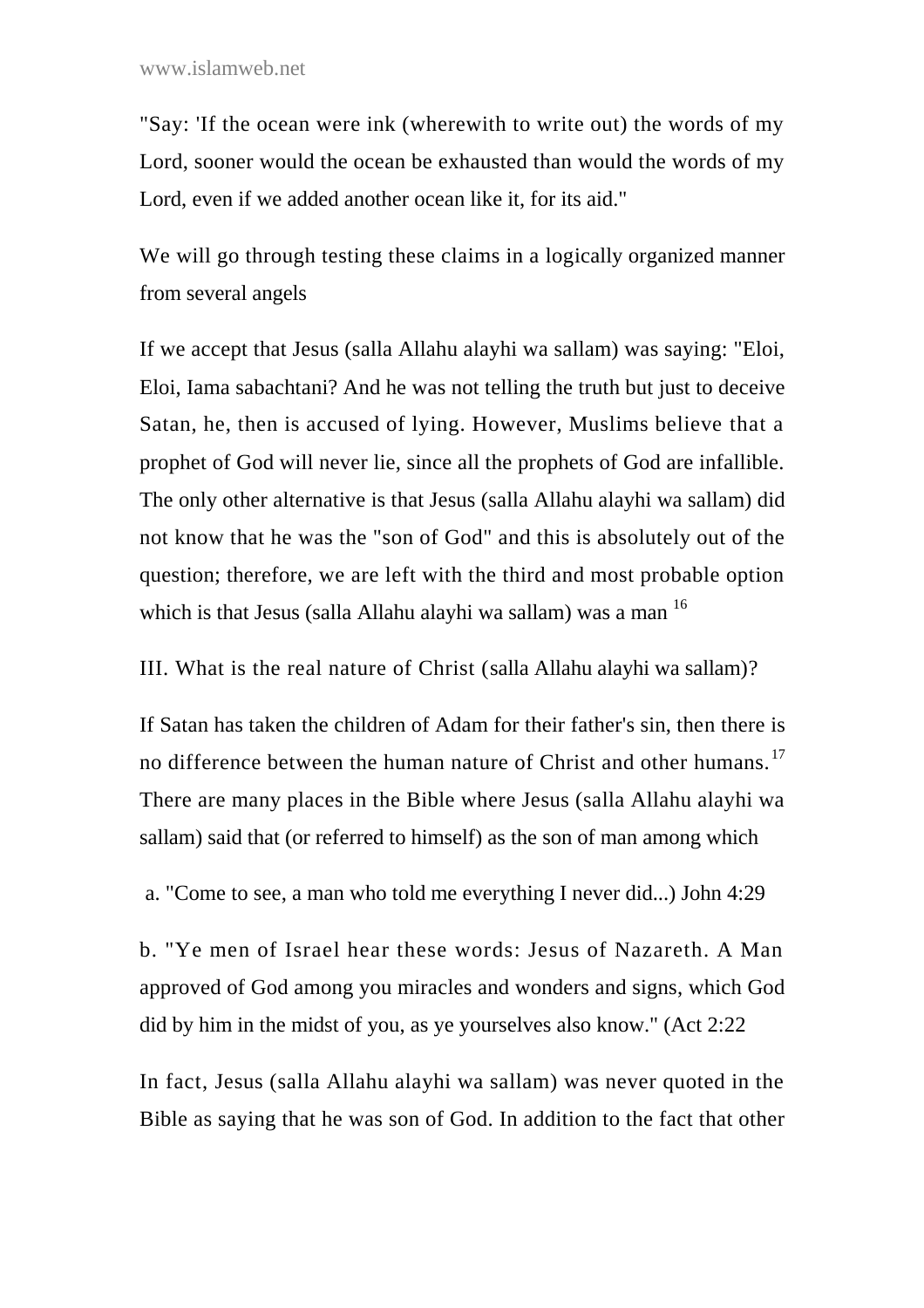prophets of God were referred to in the Bible as the sons of God as in; (Psalms 2:7) where David was referred to as the son of God;

He said to me, "you are my Son; today I have become your father

Why is not David (salla Allahu alayhi wa sallam) considered "a son of God" also in the same way as Jesus (salla Allahu alayhi wa sallam) has been perceived?

IV. What is the false of Adam's progeny?

If they say that generations of people after Christ were like those who came after him; how can it be that Satan was allowed to take hold of the previous generations but not the latter ones, although they are equally related to Adam (salla Allahu alayhi wa sallam)? They have also committed greater sins than those of the prophets of God before them. How come that Satan was given the chance to punish the Prophets preceding Jesus and relieving tyrants and unbelievers proceeding Jesus (salla Allahu alayhi wa sallam) from punishment?

# V. Who gave Satan the authority?

The claim that Satan was allowed to drive the children of Adam into hell could only have one of the following two entailments; either what Satan had done was injustice committed by him against the offspring of Adam or what ever he had done was just

a) If such actions were just, then Satan wouldn't be blamed and there would be no reason for Christ to prevent him from practicing justice. On the contrary, Satan should be granted the opportunity to take hold of those before and after Jesus (salla Allahu alayhi wa sallam .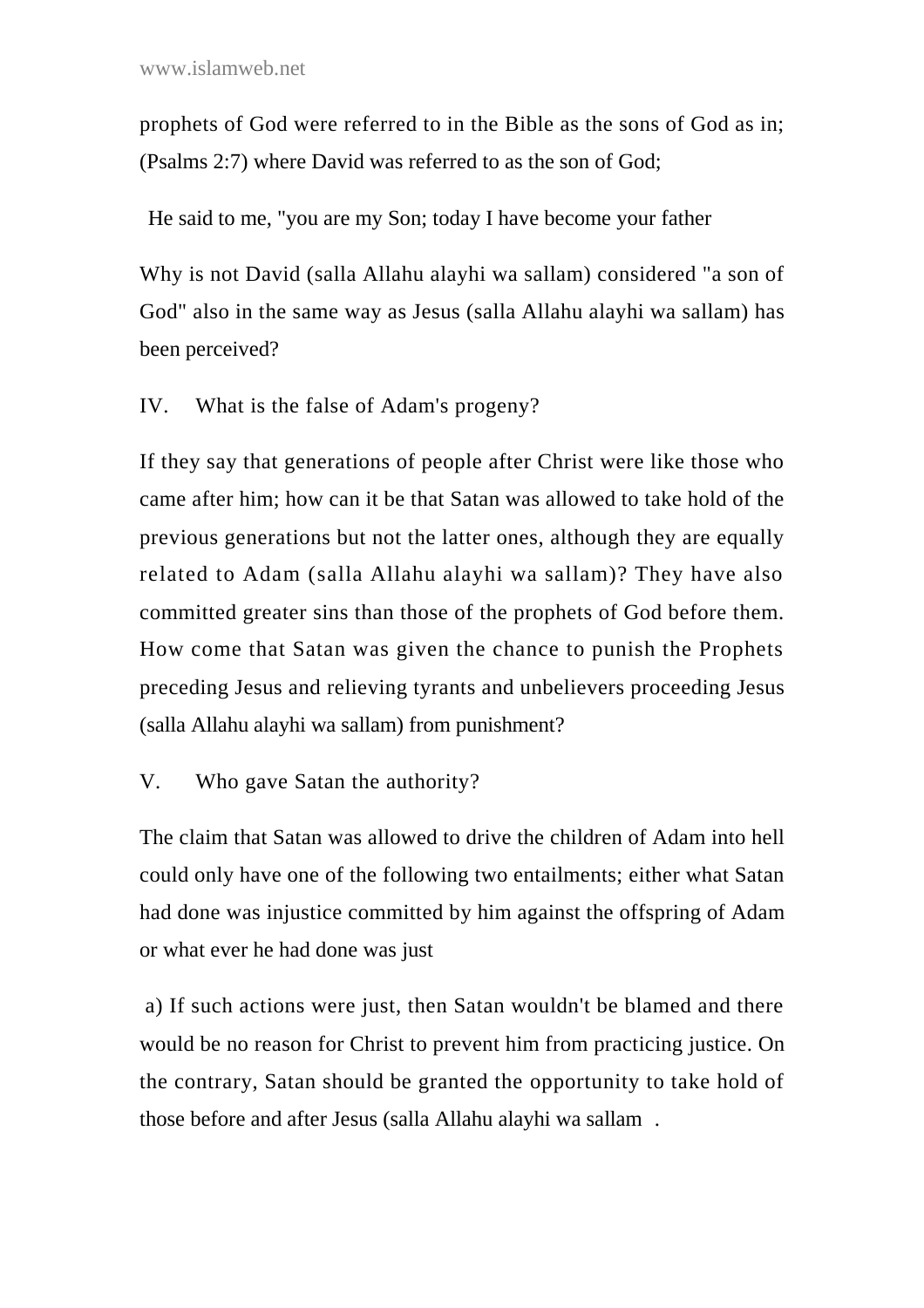b) If what Satan had been doing were injustice and God did not prevent him from committing them before the coming of Christ, we are faced with two conclusions; either God was incapable (God forbid) of preventing such injustice or He was able to stop it but He did not. If so, then there was no difference would have been had injustice been prevented at a certain time or another

VI. Should Satan be punished?

If Satan had been excused, before Christ came, to take people to hell because of their father's sin, then there would have been no need to persecute or even blame him. If Satan was not excused then there would be no need to deceive him by holding him responsible for his crimes, because he deserved persecution

If Jesus (salla Allahu alayhi wa sallam) did not establish evidence on Satan before crucifixion and he did not crucify him, Satan could say that he did not know that this man represented the human side of God; and had permitted him to take the children of Adam to hell. This (Jesus) was one of them. I had no knowledge that you had been incarnated with him. Had I known that, I would have glorified him. Therefore, I am excused in doing that, so do not practice injustice against me

We could assume that Satan might say therein; "Oh my God! This is the only human that I have mistakenly taken his soul. However, I have the right to take the souls of people after him (Christ) as I had it before him, due to either their father's sin or their own sins". If what the Christians say is true, then God will need another pretext to hold

Satan responsible for what he has done

VII. Was Satan given permission to deceive?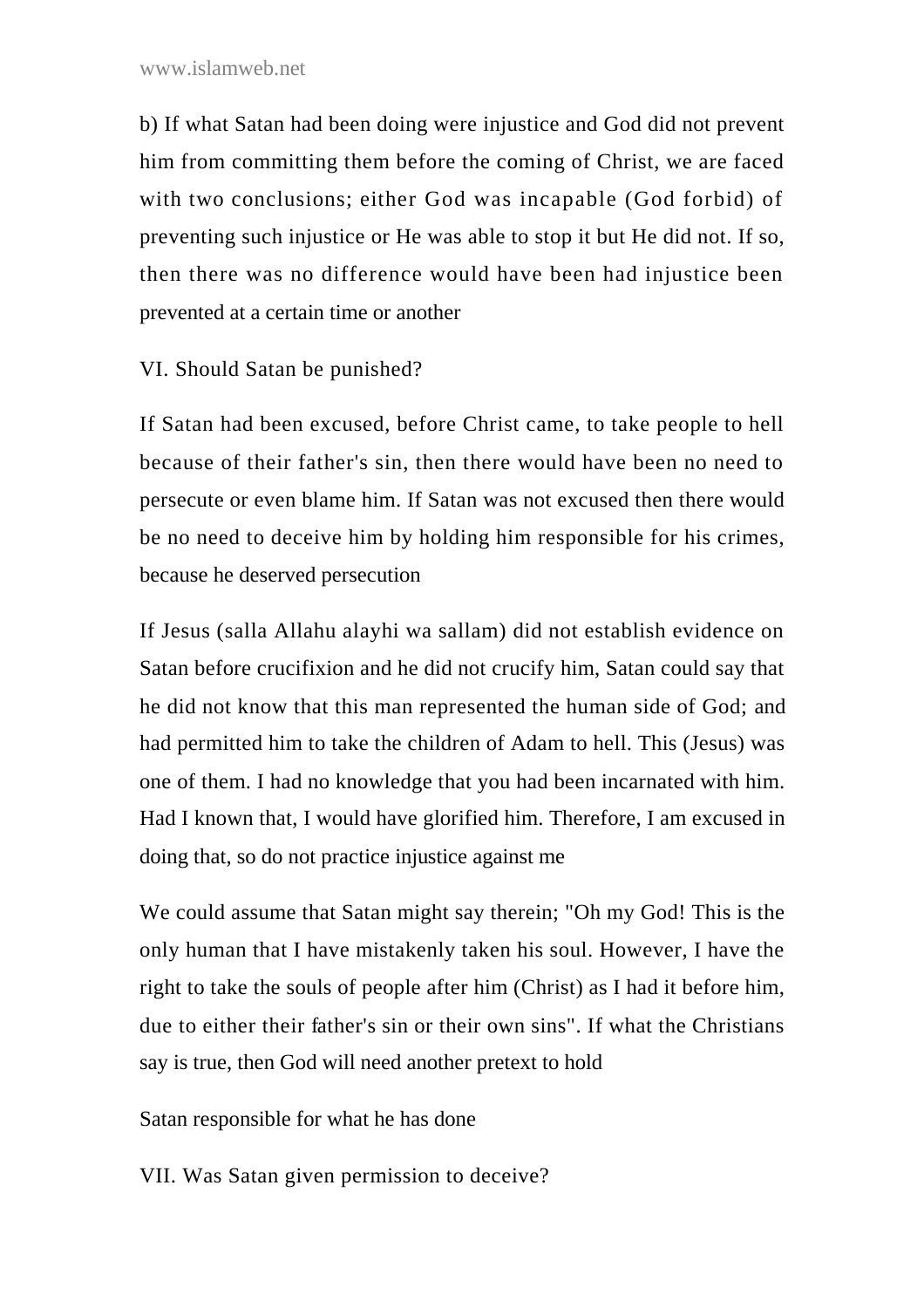#### www.islamweb.net

If we say that Adam (salla Allahu alayhi wa sallam) has committed a sin and his children have also committed sins through Satan's deception, then is it up to God or Satan to punish them for their sins? If we think that any sane person would say that Satan has the right to deceive the children of Adam, then will he be granted the authority to persecute them all without God's permission? Is not this claim borrowed from the Maguses who say that every evil sin and persecution for it is carried out by Satan? God has nothing to do with these things. He does not persecute anybody for the sins that he or she has committed. No doubt that such beliefs have found their way into Christianity from Magus. Therefore, there is no evidence to support these claims, neither from the revealed books nor from any of the disciples. So, the Marinates sects of Mazdasim and Christianity is basically a combination of Mazdasim and Christianity. Their leader (Mani) was a magi-Christian. Indeed the relationship between the two religions is very strong<sup>18</sup>

Has Satan persecuted the children of Adam and sent them to hell with or without the permission of God? If they believe that it was with the permission of God, then Satan does not deserve to be persecuted; if it has not had the permission of God, then is it fair to say that God would allow Satan to practice such injustice? If these were allowed by God to happen at one time, then it would be allowed at all times, and vice versa. There is no difference between the time before Jesus and the time after him

### VIII. Could God stop Satan?

Could God stop Satan and persecute him without this scheme (God's incarnation in a human form, in the character of Jesus as claimed by Christians to deceive Satan and make him think that Jesus was a man), and would it be right for God to do so? If the answer is negative, then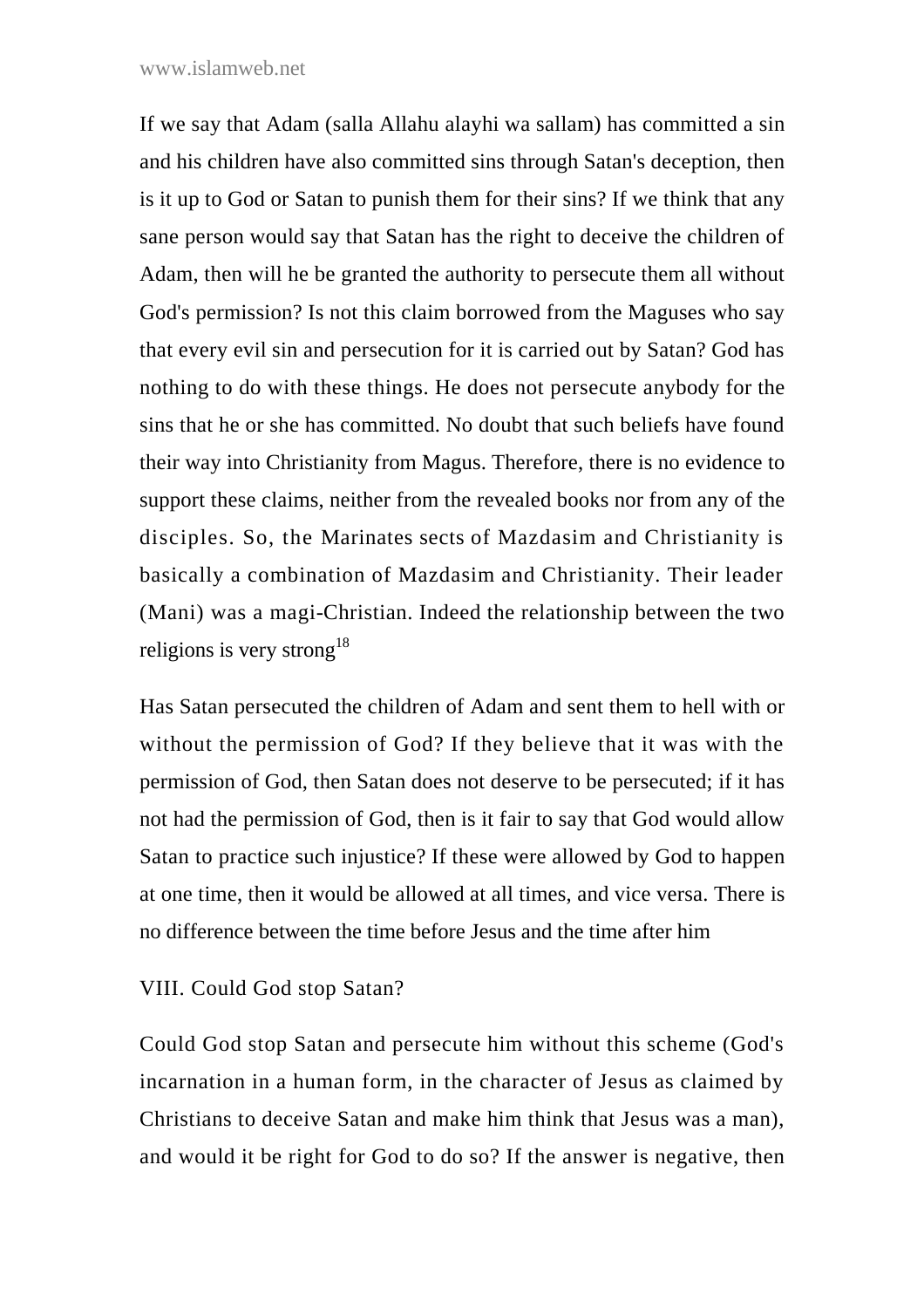God does not need to plot a scheme to deceive Satan and crucify Himself or "His son, Jesus". Was it an obligation upon God to practice justice on Satan by stopping him from his mischievous acts? If it were not, then Satan would be permitted to operate his evil doings at all times since there is no difference between one time and another. If the Christians claimed that God was incapable of stopping Satan, then they would be accusing God of being powerless (God forbidden) to restrain Satan. Such a perception of God is considered by all religions as the worst type of disbelief. Such a conclusion is similar to the atheists' claim that light could not prevent the world from evil

IX. Did God allow the crucifixion of Jesus?

How about what the disbelieving Jews have done to Christ (salla Allahu alayhi wa sallam), by helping the Roman soldiers, as claimed, to crucify him (according to the Christian belief)? (See Matthew 26: 47-75). Were they obeying or disobeying God by doing so? If they were obeying God, then the Jews who crucified Christ (salla Allahu alayhi wa sallam) deserve a reward from God for their obedience, just like any other obeying believers. In fact, nearly all Christians agree that the Jews were the greatest sinners among men and the worst creatures of God. Not only that, but they also curse them and would go on to the extent of permitting the shedding of their blood. $^{19}$ 

They have designated a time to persecute the Jews on the last days of their fasting<sup>20</sup> to commemorate the days of crucifixion. Moreover, if those Jews were disobedient, could not God prevent them from crucifying Christ? If God could not, then He would not be able to prevent Satan from oppressing the coming generations. If God could prevent people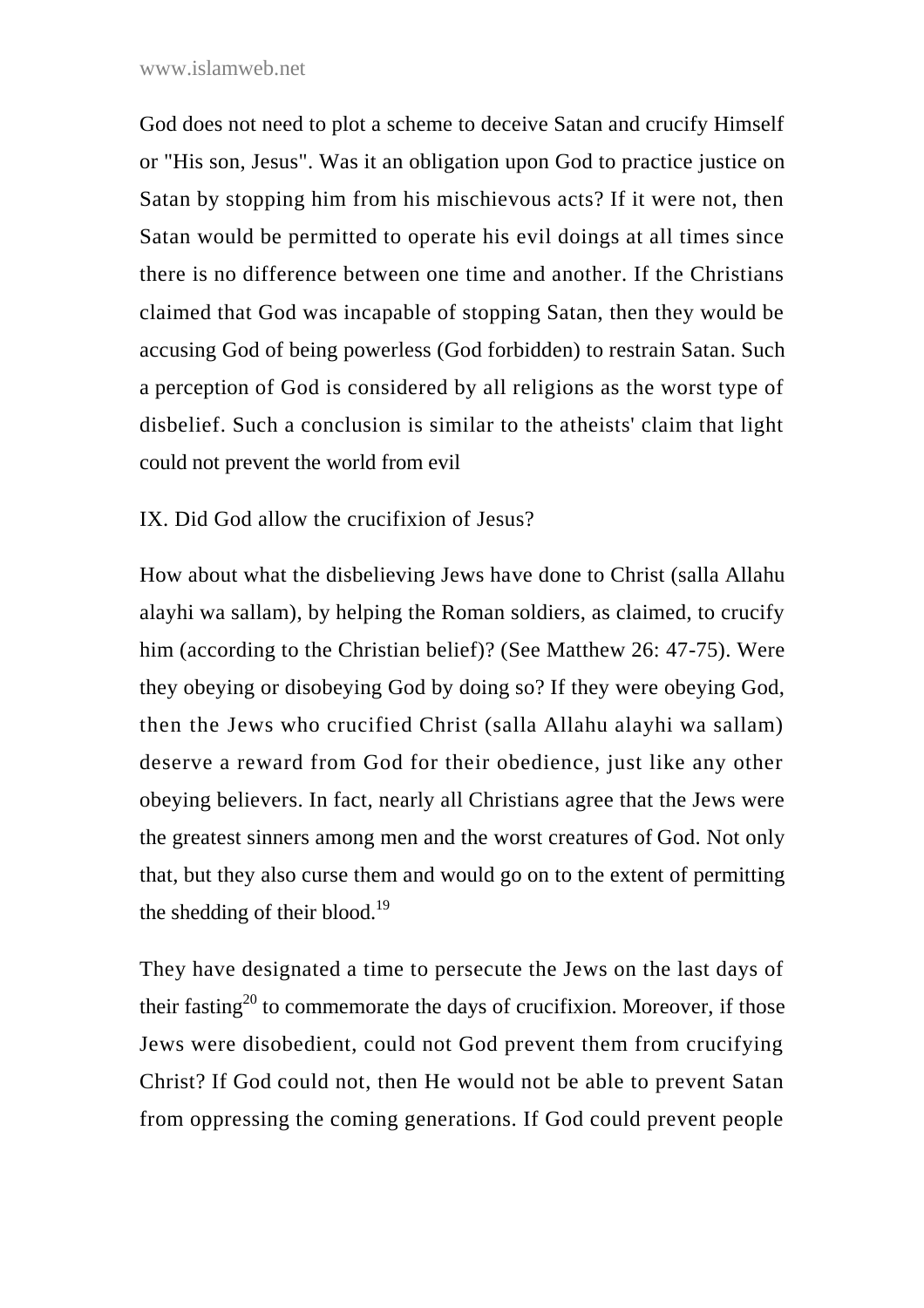from committing sins and He did not, then He was able to stop Satan with no need for such a scheme to deceive him

On the other hand, if the act of crucifixion were approved by God, then it would be alright to give Satan the ability to oppress the children of Adam (salla Allahu alayhi wa sallam) in the past and in the future

Therefore, there would have been no need for God to deceive Satan<sup>21</sup>

By now, we have come to realize that there is no doubt that any mature person will recognize the corruption that has come to Christianity. The purpose here is to explain some of the discrepancies that they have as excuses for themselves in order not to accept believing in Allah, in His book (The Qur'an), in His prophet (Mohammed, salla Allahu alayhi wa sallam) and in His religion (Al-Islam)

Allah is just and does not order people to believe in or do what they cannot. God, praise be to Him, has never asked people for anything that is beyond their ability. It is unfortunate that Christians continue to attribute unspeakable injustice to God. No believer has ever done so before

X. How does Islam view man?

Every human being, Islam affirms, stands to benefit from these divine dispensations. The road to felicity is a free and open highway which anyone may tread of his own accord. Everybody is innately endowed with all these rights and privileges. God has granted them to all without discrimination. "Nature", "the earth", "the heavens" all belong to each and every human

Indeed, God has done all this and even more! He has implanted His own religion in innate, with which all human are equipped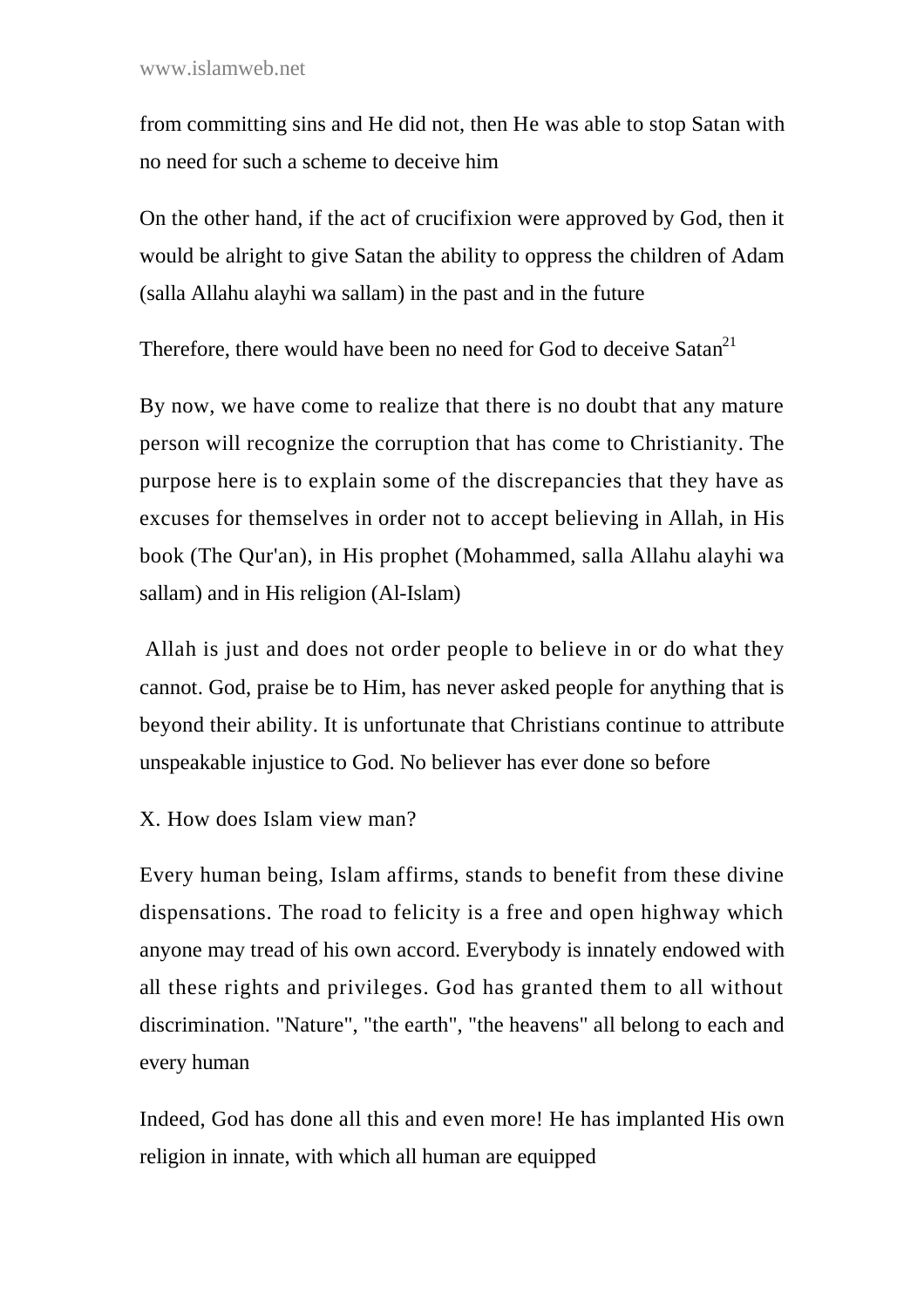Behind the dazzling religious diversity of mankind stands an innate religion inseparable from human nature. This is the primordial religion, Ur-religion, the one and only true religion. {Qur'an: 3: 191}

"The religion before Allah is Islam (submission to His will): nor did the people of the book dissent therefrom except through envy of each other, after knowledge had come to them. But if any deny the Signs of Allah, Allah is swift in calling accounting

Everyone possesses it unless acculturation and indoctrination, misguidance, corruption or dissuasion have taught him otherwise

Prophet Mohammed (salla Allahu alayhi wa sallam) said: "Every newborn child is born on the innate nature (Islam complete surrender to Allah).Then his parents change him into Judaism, Christianity or Magianism."<sup>22</sup>

Finally, Islam entertains no idea of "the fall of man", no concept of "original sin". It holds no man to stand in an innate, necessary predicament out of which he cannot pull himself. Man, it holds, is innocent. He is born with his innocence. Indeed, he is born with a thousand given perfection, with faculties of understanding, and an innate sense with which to know the true God. In this all men are equal, since it follows from their very existence, from their creation. This is the basis of Islamic Universalism $^{23}$ 

# XI. Conclusion

To summarize, this book presents some of the possible logical arguments concerning the idea of the "Original Sin" as the most important belief in Christianity on which beliefs like crucifixion and salvation have been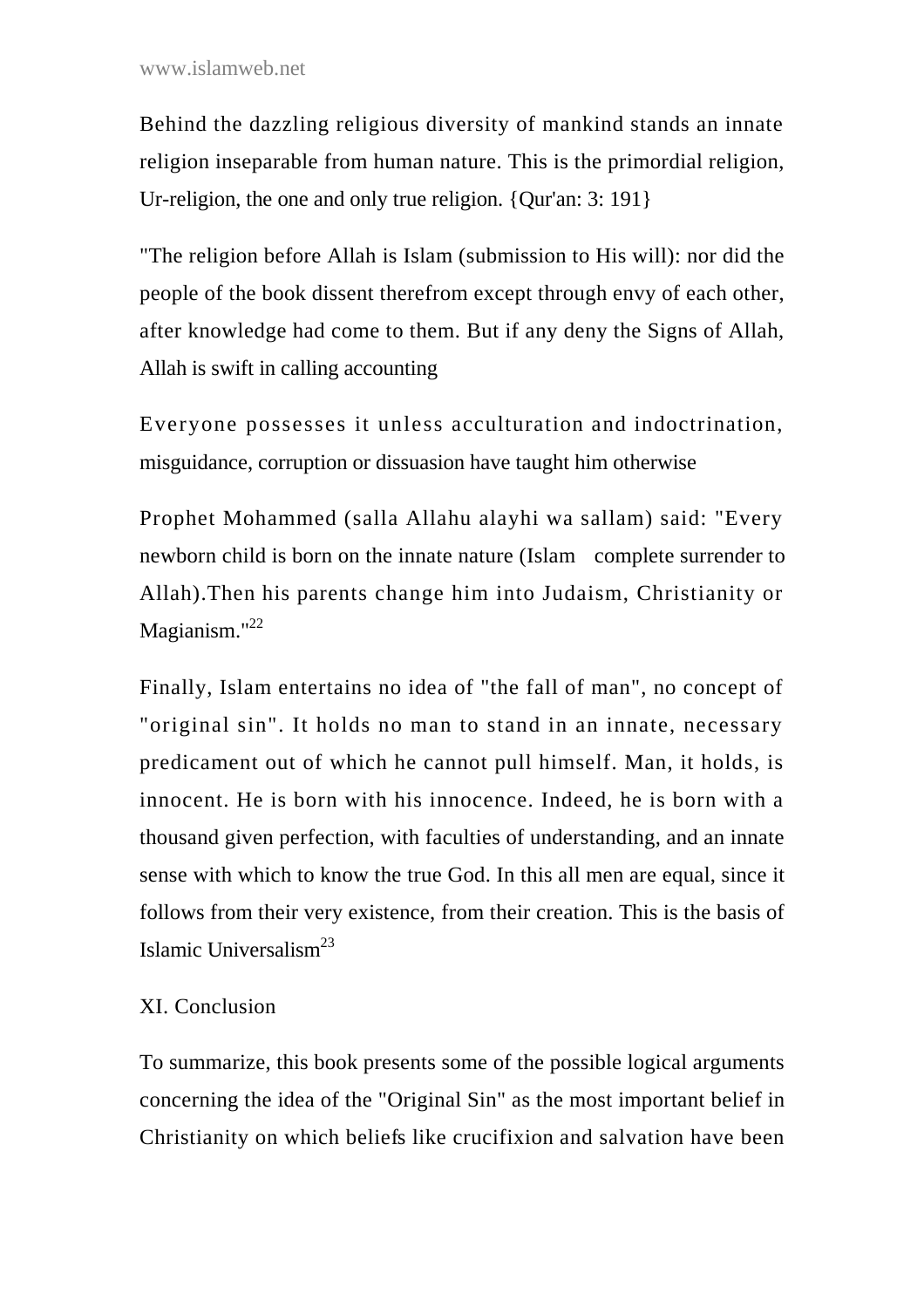built. We conclude by summarizing all the logical possibilities I regard to Christian beliefs around the idea of "The Original Sin

1- the first position assumes that God does whatever He wants with no wisdom, rationality or justice. Just like what the determinists say

2- The second position assumes that God performs justice which is required of people (using people's standards); as it is the claim of the fatalists

3- The third position assumes that God is all just and He is free from committing all forms that of His creation

Based on the three assumptions mentioned above, we will examine the Christians' belief regarding the idea of the "Original Sin"; the crucifixion of the Christ (salla Allahu alayhi wa sallam) and putting Satan in charge of taking his soul. Therefore, three arguments will be advanced to account for these claims

a) if we follow the first assumption, then God has the right to give Satan the power over the children of Adam and persecute them all without any sin that they might have committed. So, there is no need to scheme a pretext for Satan

b) When we take the second assumption into consideration, we have to look at this example. If one realizes that one of his servants had commanded another person to commit a sin that the master dislikes, it will be just for him to persecute both the one who commanded and the one who obeyed. It would not be just to empower the unjust (the commanding one) to punish the commanded one. It is not just either to empower the unjust commander to transgress against the offspring of the commanded one who did not participate in their father's sin. If we say that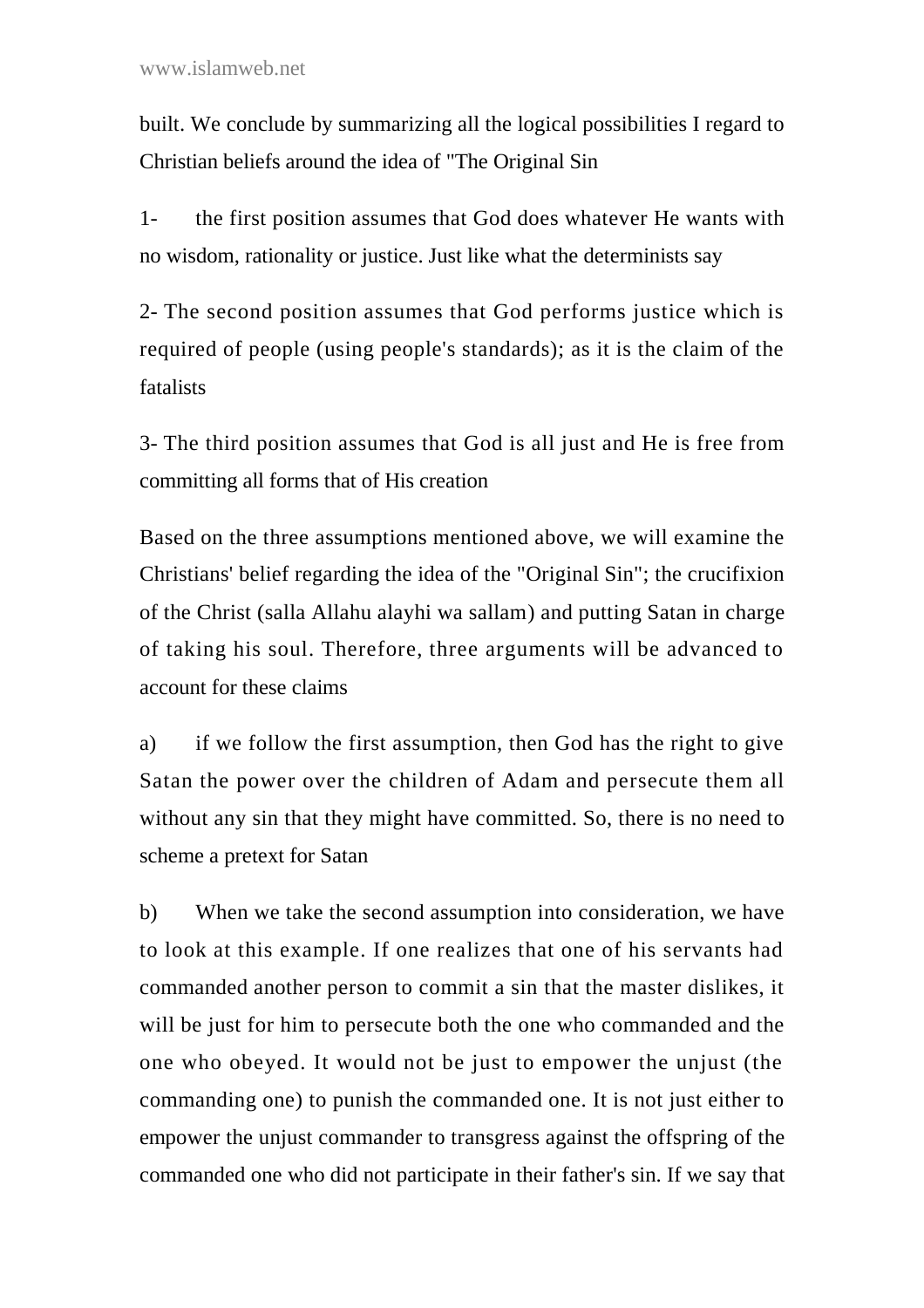he has the right to enslave them because their father had obeyed him, then he should have the right to hold the ancestors and the offspring accountable. Therefore, it is not right to withdraw his right by deceiving him.

If it is said that after Satan had taken the human side of Jesus (salla Allahu alayhi wa sallam), he will be then prevented from taking Adam's progeny thereafter. If it were so, this sin of Satan would be the least of all his sins, because he had not known that he (Jesus salla Allahu alayhi wa sallam), according to the Christian belief, was representing the human side of God. If Satan was given the permission to enslave the offspring of a man, then he would have been one, thinking that he himself was from them, but he was not from them. This mistake would not prevent him from enslaving the rest. So, if Satan mistakenly took Jesus (salla Allahu alayhi wa sallam) as a son of man, this should not prevent him from taking the rest

c) The third assumption is that the justice of God is not like that of His creatures, but rather a characteristic of His justice is that He does not lessen the merits of anyone and does not punish anybody but for what he or she has committed. Therefore, it is not right for God to punish the children of Adam (salla Allahu alayhi wa sallam) for their father's sin. It is also not right for God to punish the Prophets who have no sin, since all the prophets are infallible and innocent<sup>24</sup>

So, if they did with no sin for which they deserve to be punished, how can they be punished after they die for their father's sin even if we assume that he, Adam (salla Allahu alayhi wa sallam) had died insisting on his sin, although this is a false assumption. And if we also make another false assumption that the Prophets have sins for which they deserve to be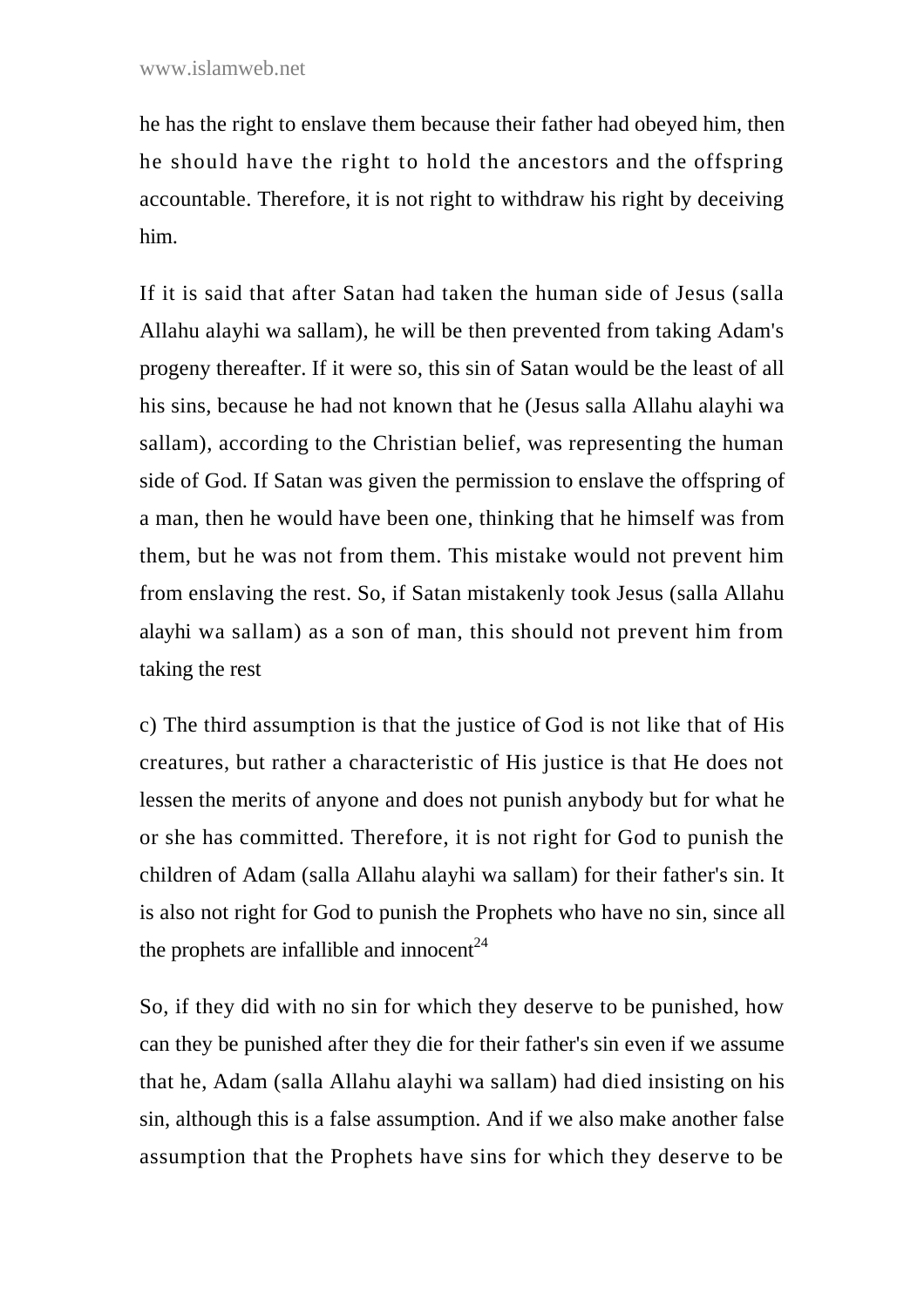punished after death and the empowerment of Satan to punish them, people who are not prophets after Jesus (salla Allahu alayhi wa sallam) deserve punishment. How can we accept justice that poses an illogical double standard by allowing the punishment of the prophets and not punishing those who are subordinate to them?

The idea of crucifixion as attributed to the theme of the "Original Sin" is not incompatible only with human intellect and understanding of justice, but also is contradictory to the teachings of the Bible itself. Ezekiel (18: 20) reads

The soul who sins is the one who will die. The son will not share the guilt of the father, nor will the father share the guilt of the son. The righteousness of the righteous man will be credited to him, and the wickedness of the wicked will be charged against him

My dear reader! After trying to explain the falsity of the idea of "the Original Sin" by using both logical arguments and supportive evidence from the Bible (the Christian Holy Book), there is no doubt that such an idea was not preached by Jesus (salla Allahu alayhi wa sallam) since it contradicts with the teachings he brought, as it clearly illustrated in the informal quotation from Ezekiel above. If so, then

Where did the idea of the Original Sin come from?

Annotations

1- (salla Allahu alayhi wa sallam) stands for may Allah Exalt his Mention

2- Ahmed Ibn Taymiyah (thirteenth century prominent Muslim scholar) the Right Answer for those who changed Christianity Vol. 1. (n.d).

Ezziah Ali Taha. The Methodology of Collecting the Bible and the Sunnah: A comparative Study. (Dar AL-Buhuth Al-Elmiyyah, Kuwait. 1987 .

Ahmed Deedat. Is the Bible God's Word? International publishing House, (1982) P.1

<sup>3-</sup> Muslims believe that God has revealed (The Torah) to Prophet Moses (parts of what is called: The Old Testament and (The Injeel) to Prophet Jesus, parts of what is called The New Testament. As guidance to their people. Nevertheless, the current numerous versions of the Bible made it difficult to decide which the authenticated one is. For more details about this issue see